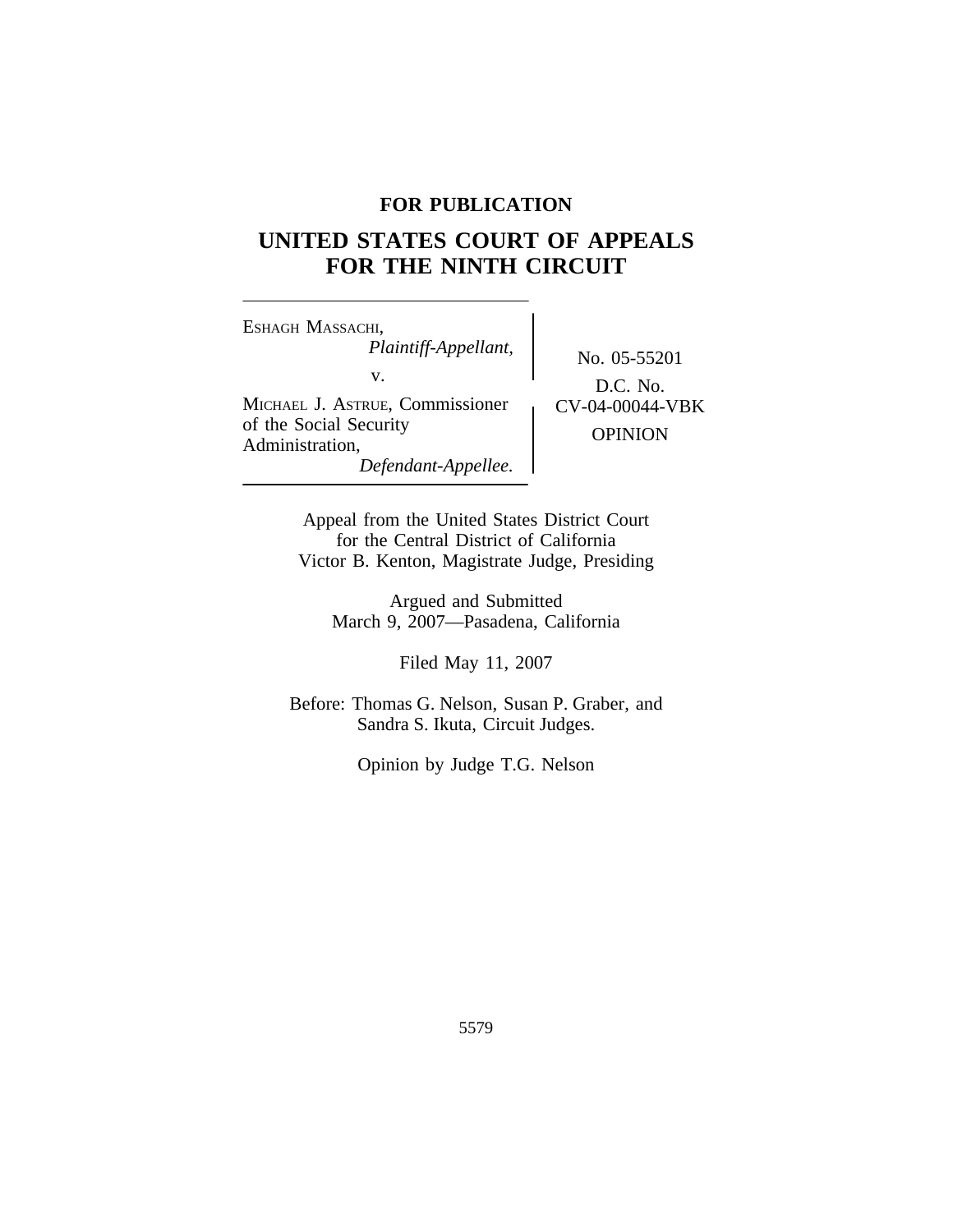## **COUNSEL**

Stephanie M. Simpson, Northridge, California, for the plaintiff-appellant.

Armand Roth, Assistant United States Attorney, and Eric K.H. Chinn, Special Assistant United States Attorney, San Francisco, California, for the defendant-appellee.

## **OPINION**

T.G. NELSON, Circuit Judge:

Eshagh Massachi appeals the district court's grant of summary judgment upholding the Commissioner of Social Security's denial of Supplemental Security Income ("SSI") benefits. We have jurisdiction pursuant to 28 U.S.C. § 1291. We affirm in part and vacate and remand in part.

We must decide for the first time whether, in light of the requirements of Social Security Ruling ("SSR") 00-4p, an administrative law judge ("ALJ") may rely on the testimony of a vocational expert regarding the requirements of a particular job without first inquiring whether that expert's testimony conflicts with the *Dictionary of Occupational Titles*. Consistent with other circuits that have considered this question, we hold that an ALJ may not.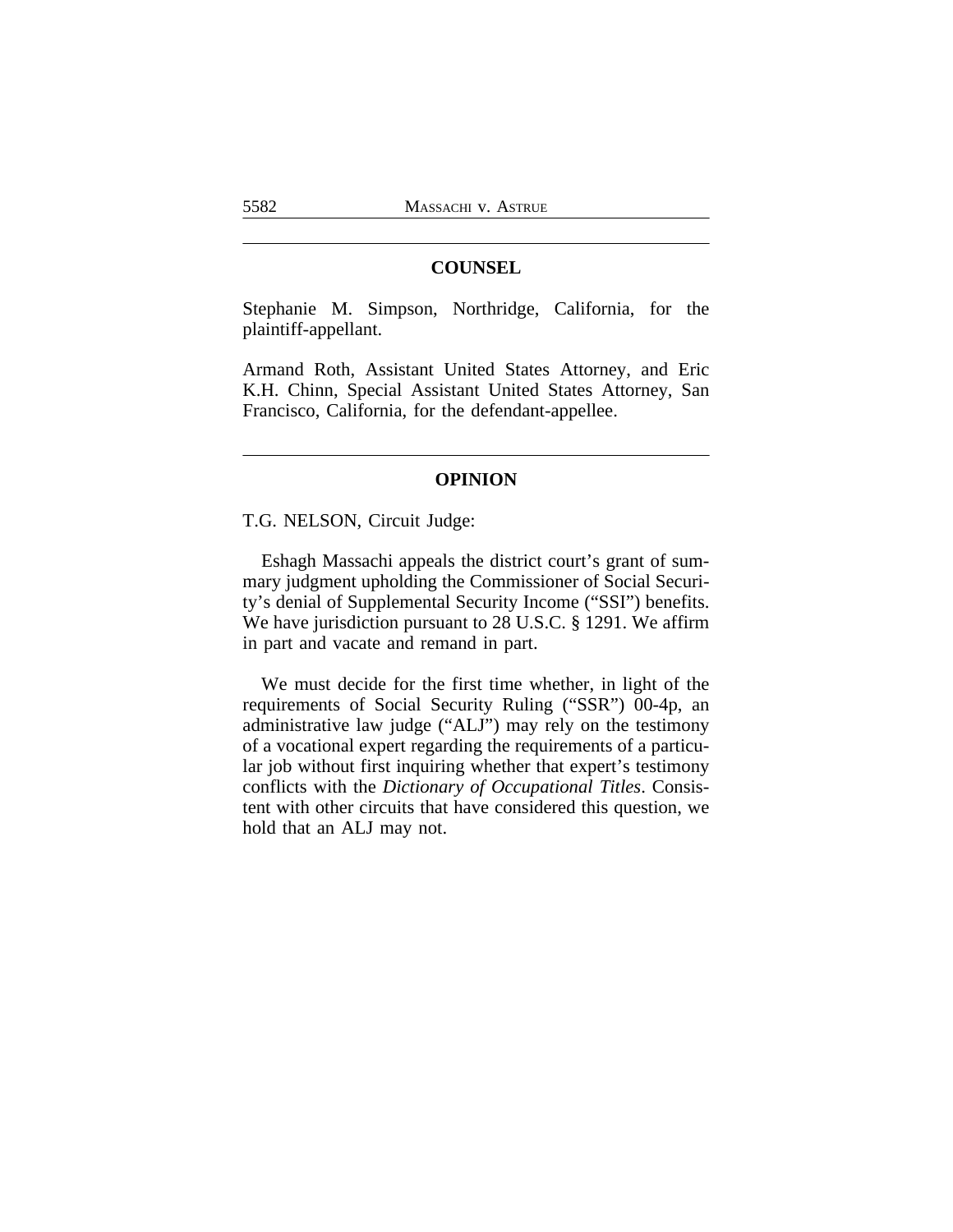### **I. Background**

Massachi filed for SSI disability benefits in 1996 based on depression and other problems. In the final step of the fivestep inquiry to determine disability,<sup>1</sup> the ALJ found that Massachi was not disabled within the meaning of the Social Security Act because he could adjust to other work. The ALJ also assessed Massachi's residual functional capacity**<sup>2</sup>** and found that Massachi "often" suffered from deficiencies of concentration, persistence, or pace resulting in failure to complete tasks in a timely manner. The ALJ relied on the reports of two psychiatrists and the testimony of a vocational expert.

Both Marat Pushin, M.D., and Sohini Parikh, M.D., Massachi's psychiatrists, diagnosed Massachi with major depression. Both also found that Massachi's ability to understand, remember, and carry out simple one or two-step instructions was intact. Dr. Pushin found that Massachi's ability to understand, remember, and carry out extensive or complex instructions was impaired and that his ability to maintain concentration and attention throughout the interview was mildly impaired. Dr. Parikh noted that Massachi had a mild to moderate impairment in his ability to reason and to make social, occupational, and personal adjustments, but opined that he should be able to interact appropriately with peers. Dr. Parikh concluded that Massachi would not be able to respond appropriately to the usual work settings in such matters as attendance and would have a hard time adjusting to changes in the work routine because of his depression and poor concentration.

**<sup>1</sup>**To determine whether or not a claimant is disabled, the ALJ follows a five-step evaluation. *See* 20 C.F.R. § 416.920(a)(4). If the ALJ finds that a claimant is either disabled or not disabled at any step, the ALJ does not continue on to the next step. *Id*.; *see also Parra v. Astrue*, 481 F.3d 742, 746-47 (9th Cir. 2007) (discussing the five-step evaluation in detail).

<sup>&</sup>lt;sup>2</sup>Between steps three and four of the five-step evaluation, the ALJ must proceed to an intermediate step in which the ALJ assesses the claimant's residual functional capacity. *See* 20 C.F.R. § 416.920(e).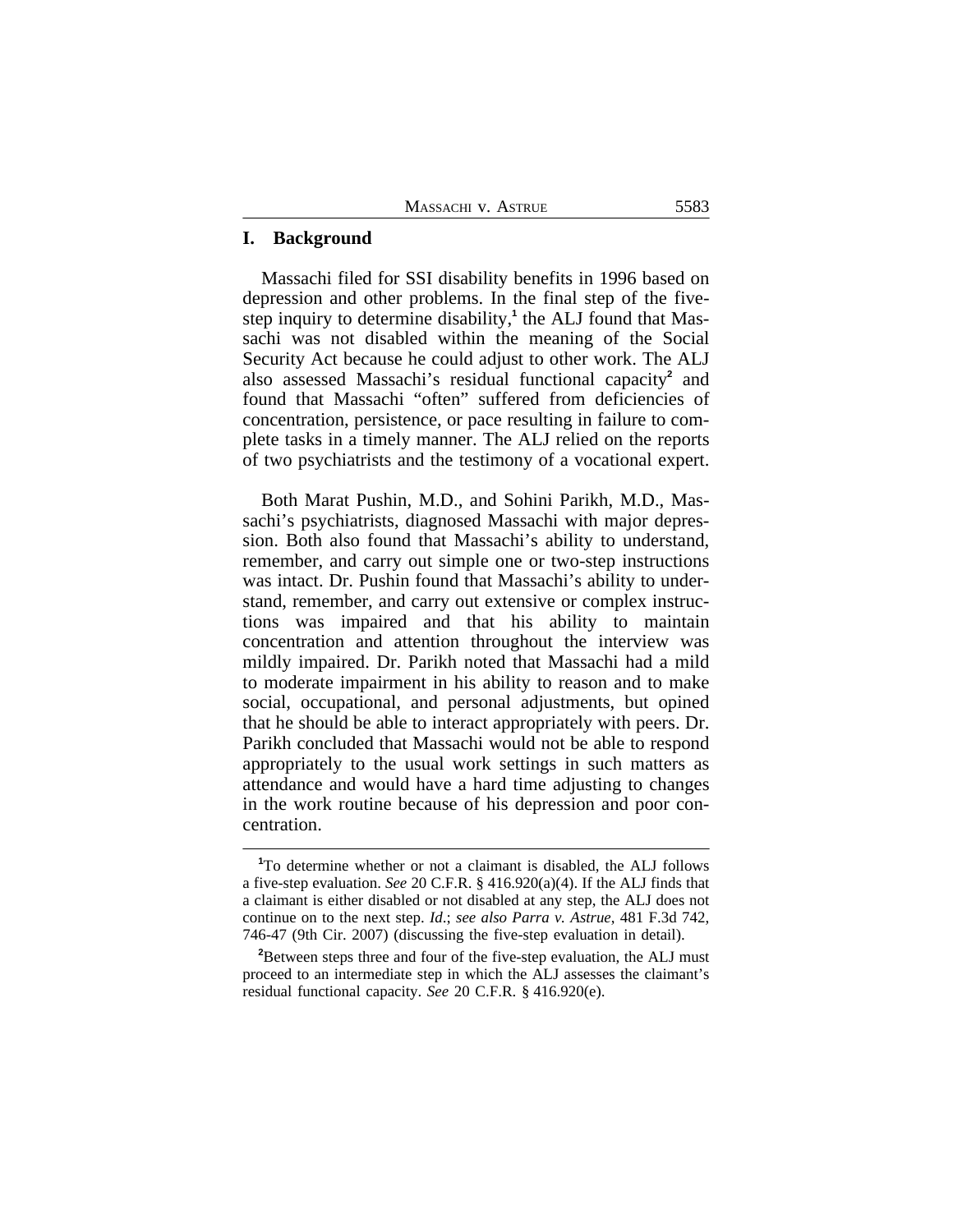| 5584 | MASSACHI V. ASTRUE |
|------|--------------------|
|      |                    |

Massachi sought review of the ALJ's decision and the district court remanded the case. It ordered the Appeals Council to instruct the ALJ to re-evaluate Massachi's residual functional capacity based on an accurate and complete summary of the findings of the two psychiatrists and to obtain additional vocational expert testimony regarding the re-evaluation. Accordingly, the Appeals Council vacated the ALJ's original decision.

Pursuant to the remand order, the ALJ re-examined Dr. Pushin's and Dr. Parikh's findings and reassessed Massachi's residual functional capacity. As part of the new residual functional capacity assessment, the ALJ changed the determination regarding deficiencies in concentration, persistence, and pace from "often" to "mild to moderate."

On remand, the vocational expert, Lynne Tracy, testified again. Consistent with the new residual functional capacity assessment, the ALJ asked Tracy a hypothetical question about whether an individual of Massachi's age and education who was limited to simple tasks because of "mild to moderate impairment in his ability to reason, concentrate, make social adjustments and personal adjustments" would be able to perform Massachi's past work in metallurgy. Tracy responded that he would not, but that someone fitting such a description could perform entry-level work such as janitorial or cleaning jobs. Moreover, such work was available in the relevant locality (the greater Los Angeles area). When Massachi's attorney added to the hypothetical that the individual "often suffered from deficiencies of concentration, persistence and pace," Tracy testified that the individual would be incapable of working, even if "often" only meant up to one-third of the day. The ALJ did not ask Tracy whether her testimony was consistent with the *Dictionary of Occupational Titles*.

At step five of the analysis, relying on Tracy's new testimony, the ALJ again found that Massachi was capable of performing other work. Thus, the ALJ again found that Massachi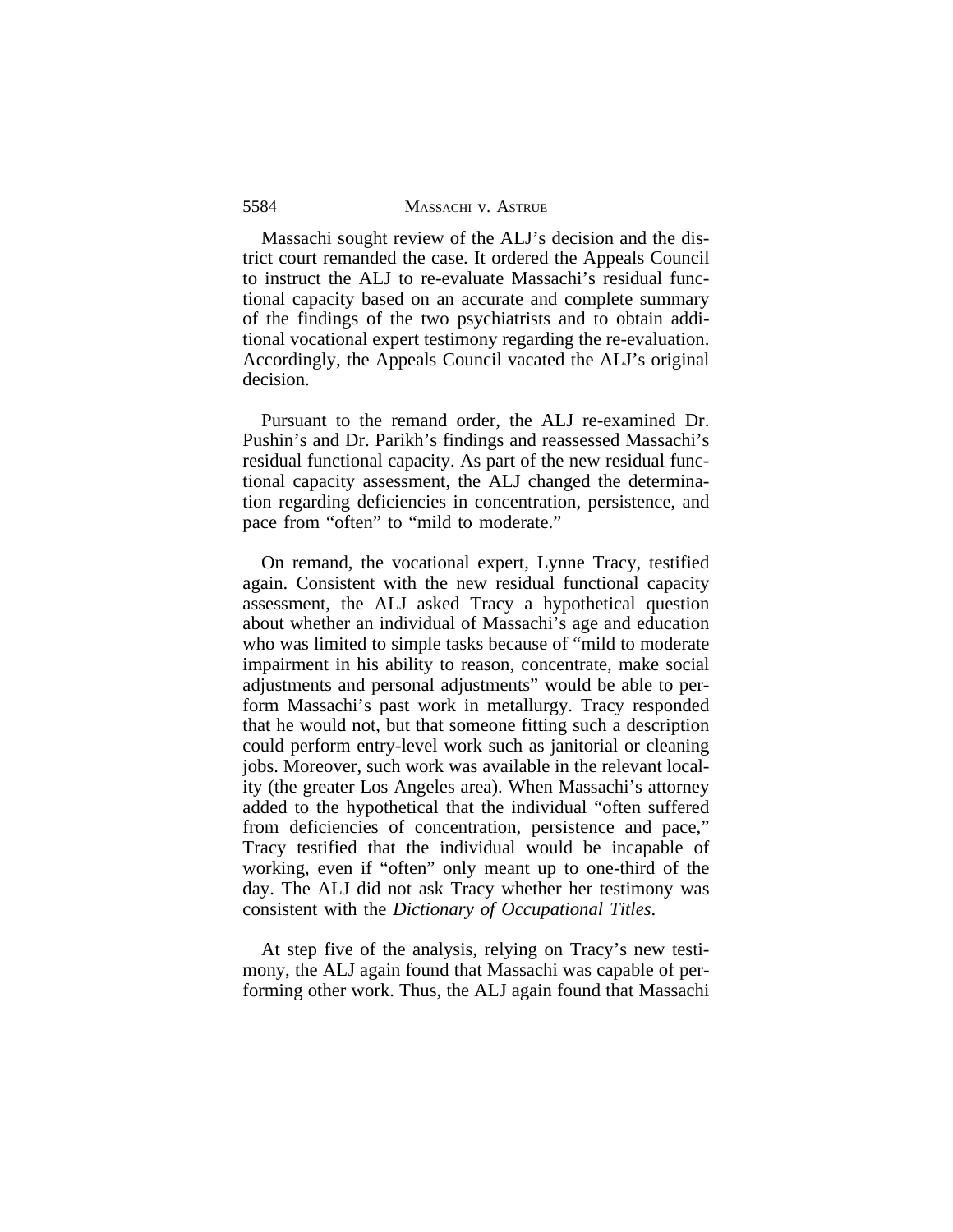MASSACHI V. ASTRUE 5585

was not disabled. Massachi filed a second action in district court, and the district court entered an order granting summary judgment to the Commissioner. On appeal, Massachi contends: 1) that the ALJ erred by relying on the vocational expert's testimony; 2) that the ALJ's residual functional capacity assessment was not supported by substantial evidence; 3) that the ALJ's finding at step three of the analysis was not supported by substantial evidence; and 4) that the ALJ was not impartial.

#### **II. Standard of Review**

This court reviews de novo a district court's order affirming an ALJ's decision to deny benefits.**<sup>3</sup>** However, the scope of our review is limited. We may set aside a denial of benefits only "if it is not supported by substantial evidence or if it is based on legal error." **4** "Where the evidence as a whole can support either" a grant or a denial, "we may not substitute our judgment for the ALJ's." **5**

## **III. Discussion**

## **A. The ALJ's reliance on the vocational expert's testimony**

For the first time, we address the question whether, in light of the requirements of SSR 00-4p,<sup>6</sup> an ALJ may rely on a

**<sup>3</sup>***Tackett v. Apfel*, 180 F.3d 1094, 1097 (9th Cir. 1999).

**<sup>4</sup>***Flaten v. Sec. of Health & Human Servs.*, 44 F.3d 1453, 1457 (9th Cir. 1995).

**<sup>5</sup>***Key v. Heckler*, 754 F.2d 1545, 1549 (9th Cir. 1985).

**<sup>6</sup>**Social Security Ruling 00-4p, *available at* 2000 WL 1898704. "[Social Security Rulings] reflect the official interpretation of the [Social Security Administration] and are entitled to 'some deference' as long as they are consistent with the Social Security Act and regulations." *Avenetti v. Barnhart*, 456 F.3d 1122, 1124 (9th Cir. 2006) (quoting *Ukolov v. Barnhart*, 420 F.3d 1002, 1005 n.2 (9th Cir. 2005)).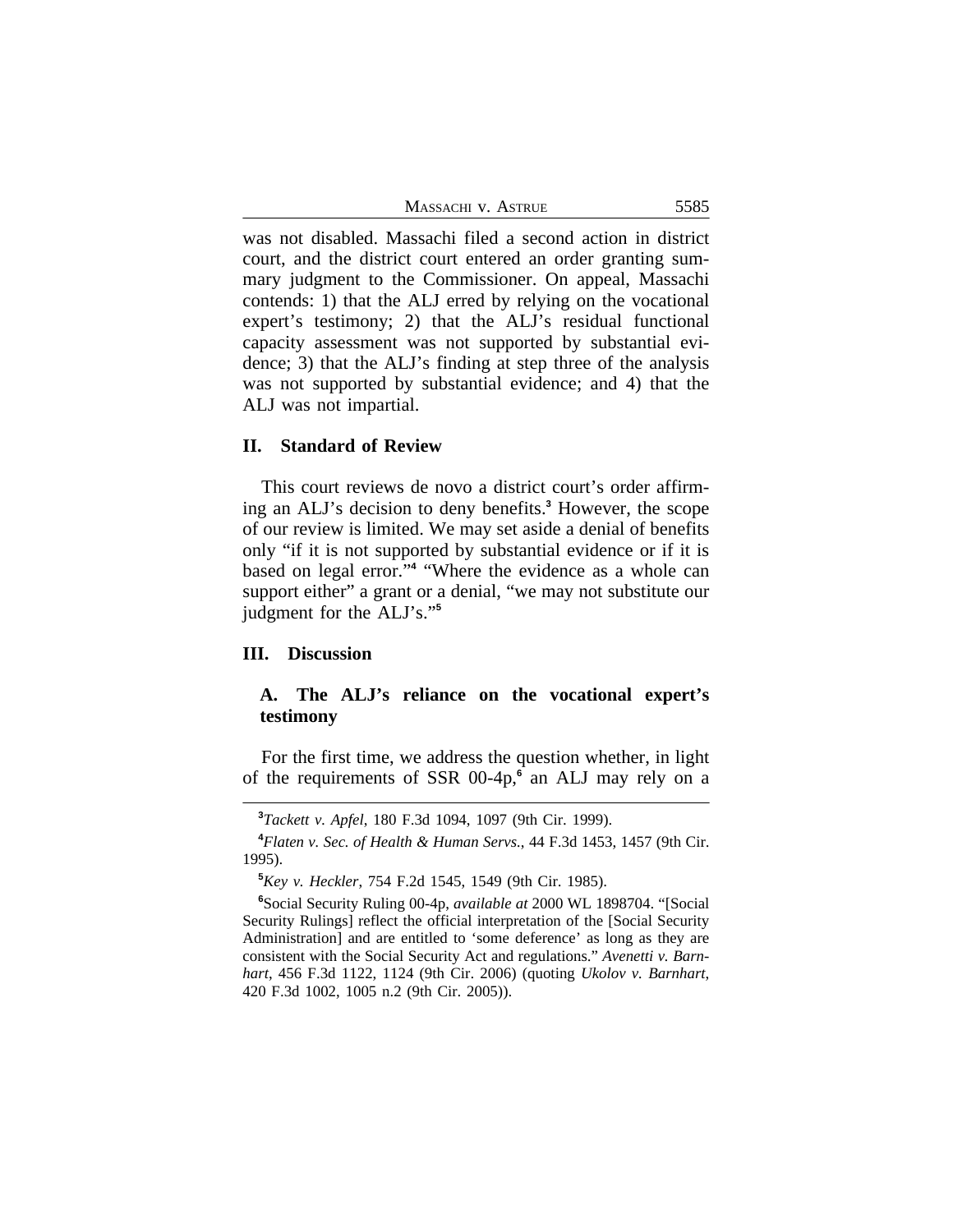| 5586 | MASSACHI V. ASTRUE |
|------|--------------------|
|      |                    |

vocational expert's testimony regarding the requirements of a particular job without first inquiring whether the testimony conflicts with the *Dictionary of Occupational Titles*. We hold than an ALJ may not. In so holding, we join the Third, Seventh, and Tenth Circuits.**<sup>7</sup>** We also follow our own precedent.

**[1]** SSR 00-4p unambiguously provides that "[w]hen a [vocational expert] . . . provides evidence about the requirements of a job or occupation, the adjudicator has *an affirmative responsibility* to ask about any possible conflict between that [vocational expert] . . . evidence and information provided in the [*Dictionary of Occupational Titles*]." **8** SSR 00-4p further provides that the adjudicator "*will* ask" the vocational expert "if the evidence he or she has provided" is consistent with the *Dictionary of Occupational Titles* and obtain a reasonable explanation for any apparent conflict.**<sup>9</sup>**

**[2]** Our holding in *Johnson v. Shalala***<sup>10</sup>** is consistent with these requirements. In *Johnson*, which predated SSR 00-4p, we held that "an ALJ may rely on expert testimony which contradicts the [*Dictionary of Occupational Titles*], but only insofar as the record contains persuasive evidence to support the deviation." **<sup>11</sup>** The district court in *Johnson* was aware that the vocational expert's testimony deviated from the *Dictionary of Occupational Titles*, but justifiably relied on the expert's testimony because the expert gave "persuasive testi-

 $11<sub>Id</sub>$ 

**<sup>7</sup>** *See Rutherford v. Barnhart*, 399 F.3d 546 (3d Cir. 2005); *Prochaska v. Barnhart*, 454 F.3d 731 (7th Cir. 2006); *Hackett v. Barnhart*, 395 F.3d 1168 (10th Cir. 2005).

**<sup>8</sup>**SSR 00-4p at \*4 (emphasis added). The Social Security Administration has taken administrative notice of the *Dictionary of Occupational Titles*, which is published by the Department of Labor and gives detailed physical requirements for a variety of jobs. *See* 20 C.F.R. § 416.966(d)(1); *Prochaska*, 454 F.3d at 735 n.1.

<sup>&</sup>lt;sup>9</sup>SSR 00-4p at \*4 (emphasis added).

**<sup>10</sup>**60 F.3d 1428, 1435 (9th Cir. 1995).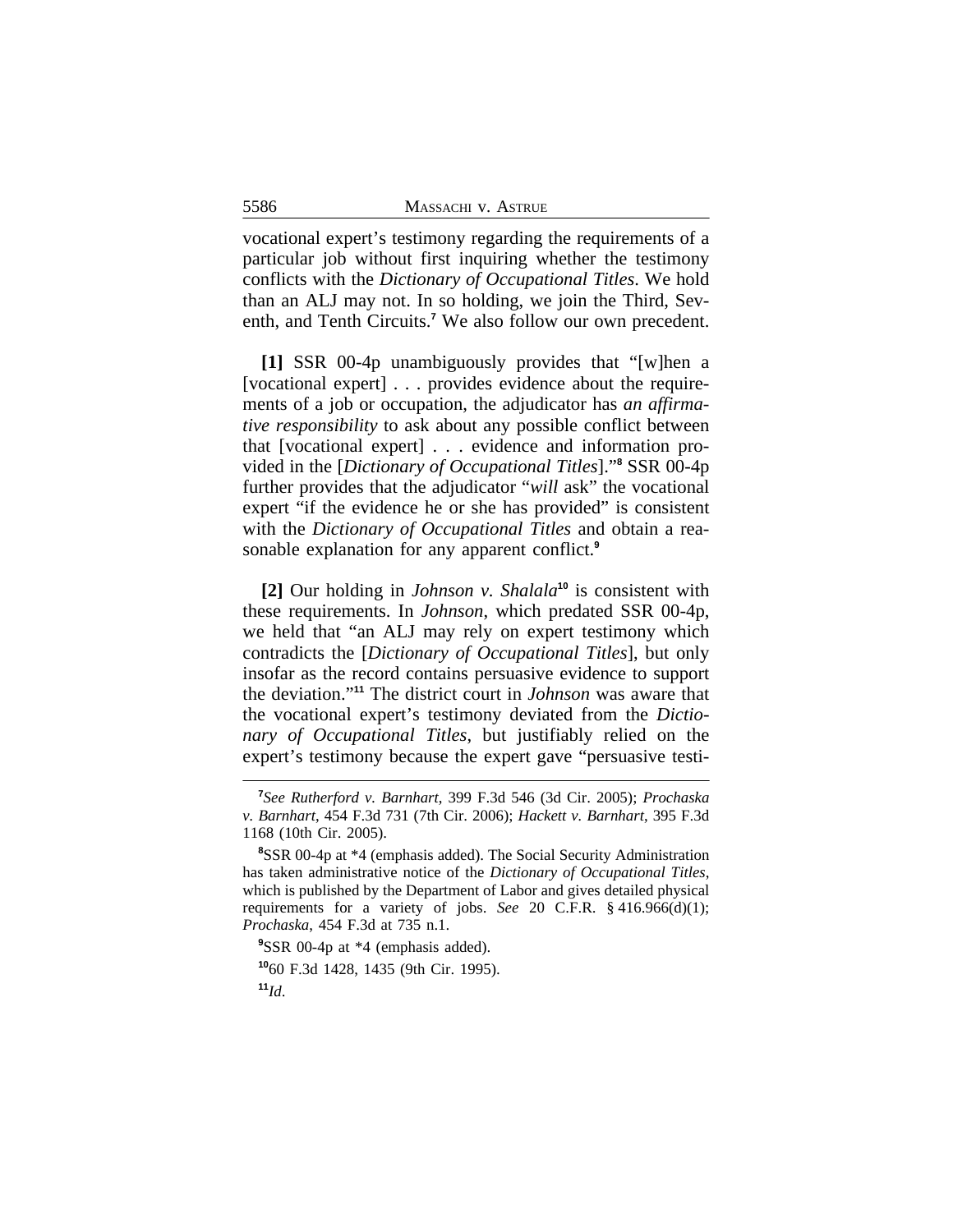| 5587<br>Massachi v. Astrue |  |
|----------------------------|--|
|----------------------------|--|

mony of available job categories in the local rather than the national market, and testimony matching the specific requirements of a designated occupation with the specific abilities and limitations of the claimant." **<sup>12</sup>** As a result, the vocational expert's testimony left no "unresolved potential inconsistenc- [ies] in the evidence." **13** SSR 00-4p simply goes one step further, explicitly requiring that the ALJ determine whether the expert's testimony deviates from the *Dictionary of Occupational Titles* and whether there is a reasonable explanation for any deviation.

**[3]** The procedural requirements of SSR 00-4p ensure that the record is clear as to why an ALJ relied on a vocational expert's testimony, particularly in cases where the expert's testimony conflicts with the *Dictionary of Occupational Titles*. In making disability determinations, the Social Security Administration relies primarily on the *Dictionary of Occupational Titles* for "information about the requirements of work in the national economy." **14** The Social Security Administration also uses testimony from vocational experts to obtain occupational evidence.**<sup>15</sup>** Although evidence provided by a vocational expert "generally should be consistent" with the *Dictionary of Occupational Titles*, "[n]either the [*Dictionary of Occupational Titles*] nor the [vocational expert] . . . evidence automatically 'trumps' when there is a conflict." **16** Thus, the ALJ must first determine whether a conflict exists. If it does, the ALJ must then determine whether the vocational expert's explanation for the conflict is reasonable and whether a basis exists for relying on the expert rather than the *Dictionary of Occupational Titles*. **17**

**<sup>16</sup>***Id*.

**<sup>17</sup>***Id*. SSR 00-4p gives examples of several reasonable explanations for deviating from the *Dictionary*. Among them are that the *Dictionary* does

**<sup>12</sup>***Id*.

**<sup>13</sup>***Prochaska*, 454 F.3d at 736.

**<sup>14</sup>**SSR 00-4p at \*2.

**<sup>15</sup>***Id*.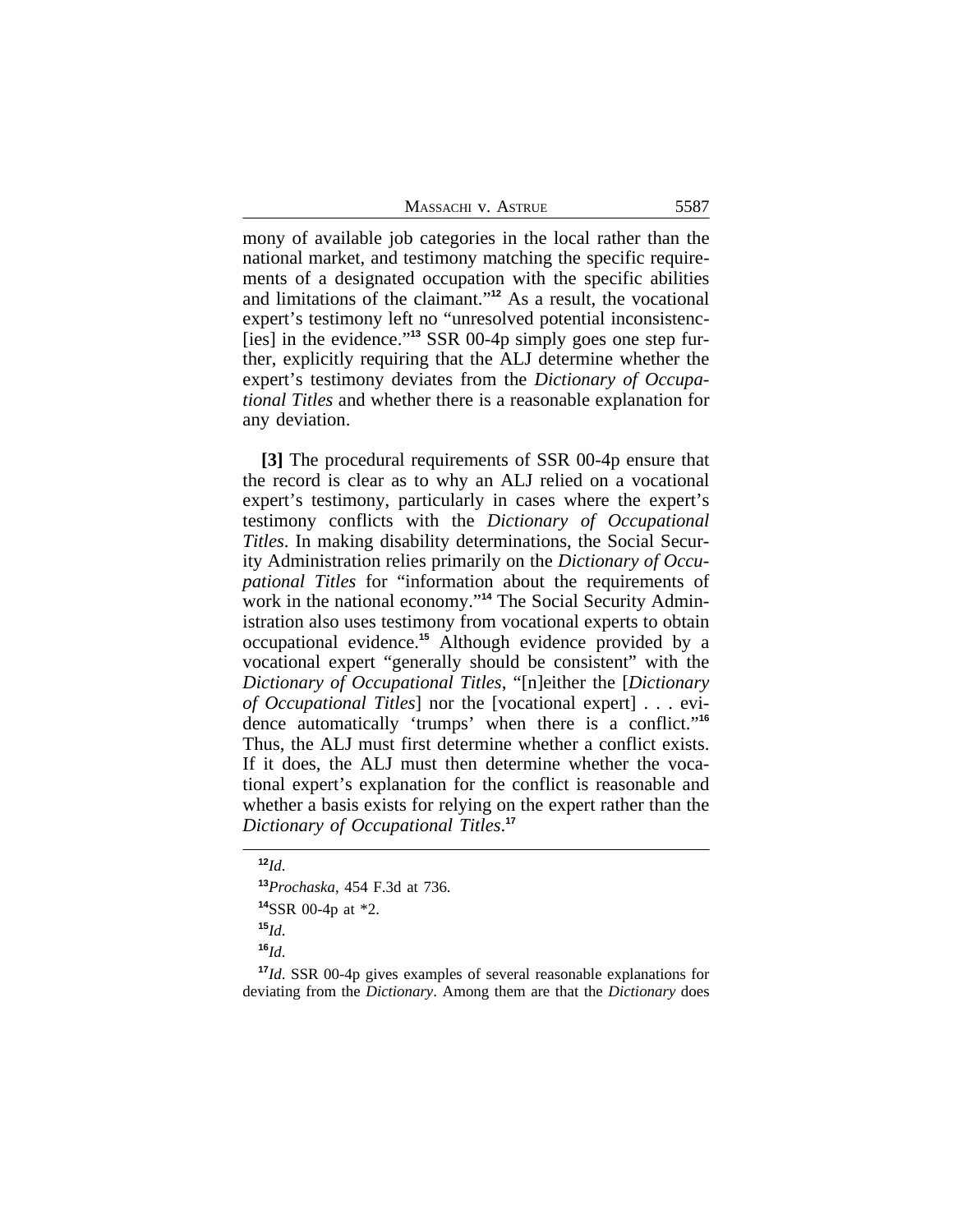**[4]** Here, the ALJ did not ask the vocational expert whether her testimony conflicted with the *Dictionary of Occupational Titles***<sup>18</sup>** and, if so, whether there was a reasonable explanation for the conflict.**<sup>19</sup>** Thus, we cannot determine whether the ALJ properly relied on her testimony.**<sup>20</sup>** As a result, we cannot determine whether substantial evidence supports the ALJ's step-five finding that Massachi could perform other work. Accordingly, we vacate in part the district court's summary judgment upholding the Commissioner's decision and instruct the district court to remand this case so that the ALJ can perform the appropriate inquiries under SSR 00-4p.

#### **B. The ALJ's residual functional capacity finding**

**[5]** Massachi also argues that the ALJ was not free on remand to change the residual functional capacity finding and that the ALJ's new finding was error. He is incorrect. Pursuant to the district court's order, the Appeals Council vacated the ALJ's original decision and specifically instructed the ALJ to reassess Massachi's residual functional capacity.

**<sup>19</sup>**This procedural error could have been harmless, were there no conflict, or if the vocational expert had provided sufficient support for her conclusion so as to justify any potential conflicts, as in *Johnson*. Instead, we have an apparent conflict with no basis for the vocational expert's deviation.

**<sup>20</sup>***See Prochaska*, 454 F.3d at 736 (holding that an ALJ's failure to make the relevant inquiries under SSR 00-4p leaves "unresolved potential inconsistenc[ies] in the evidence").

not provide information about *all* occupations, information about a particular job not listed in the *Dictionary* may be available elsewhere, and the general descriptions in the *Dictionary* may not apply to specific situations. *Id*. at \*\*2-3.

**<sup>18</sup>**Although the vocational expert was not providing evidence about the "requirements of a job" by saying that Massachi was qualified for certain jobs in response to the ALJ's hypothetical question, she was indirectly providing such evidence. *See* SSR 00-4p at \*4 (stating that an ALJ must inquire whether a vocational expert's testimony regarding "the requirements of a job or occupation" conflicts with the *Dictionary of Occupational Titles*).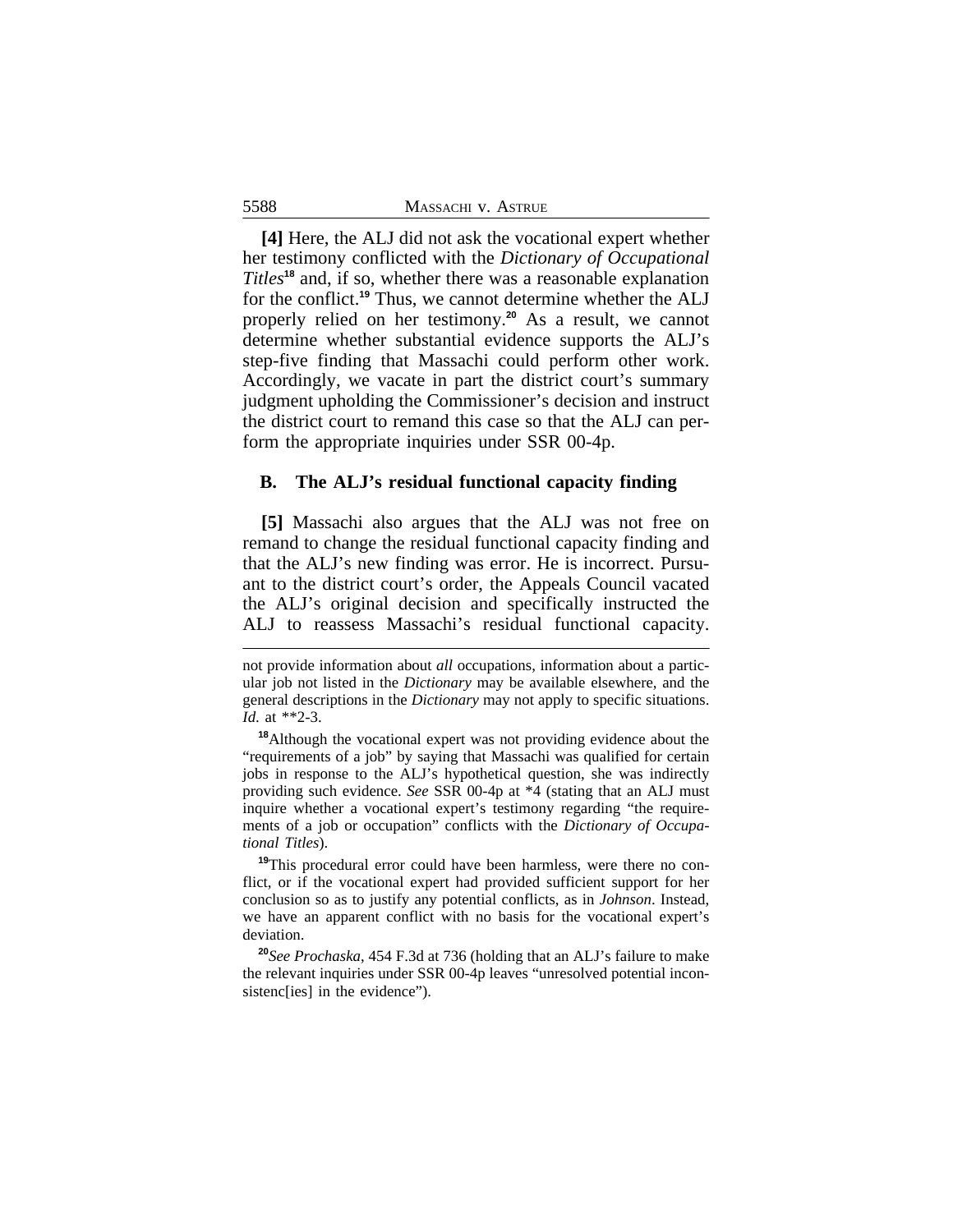Thus, on remand, the ALJ's original finding no longer existed.**<sup>21</sup>** Moreover, substantial evidence supported the ALJ's new finding that Massachi suffered from "mild to moderate" deficiencies.

**[6]** Even if we assume that Dr. Parikh's report did not support the ALJ's new finding, the ALJ was free to credit Dr. Pushin's report over Dr. Parikh's report.**<sup>22</sup>** Dr. Pushin's report clearly indicates that deficiencies in Massachi's concentration and overall functioning were mild. Therefore, we hold that substantial evidence supports the ALJ's finding that Massachi suffered from "mild to moderate" deficiencies in concentration, persistence, or pace.

### **C. The ALJ's Step-Three Finding**

For the first time on appeal, Massachi argues that the ALJ erred in step three of his disability determination by not finding that Massachi had an impairment that met or equaled the criteria of a statutorily listed impairment. We decline to consider this issue.**<sup>23</sup>** At the district court level, Massachi raised only problems with the fifth step of the ALJ's analysis, not with the third step. Further, Massachi points to no evidence in the record sufficient to prove this claim.

**<sup>21</sup>**BLACK'S LAW DICTIONARY 1584 (8th ed. 2004) (defining "vacate" as "to nullify or cancel; to make void").

**<sup>22</sup>***See Key*, 754 F.2d at 1549 (noting that when the evidence can support either outcome, we may not substitute our judgment for the ALJ's).

**<sup>23</sup>***See Matney v. Sullivan*, 981 F.2d 1016, 1019 (9th Cir. 1992). Because the record does not support Massachi's claim that the ALJ erred in step three, our failure to consider this new issue will not result in a "manifest injustice." *See Meanel v. Apfel*, 172 F.3d 1111, 1115 (9th Cir. 1999) (holding that this court will address an issue not raised by the claimant below only if the failure to do so would result in a "manifest injustice").